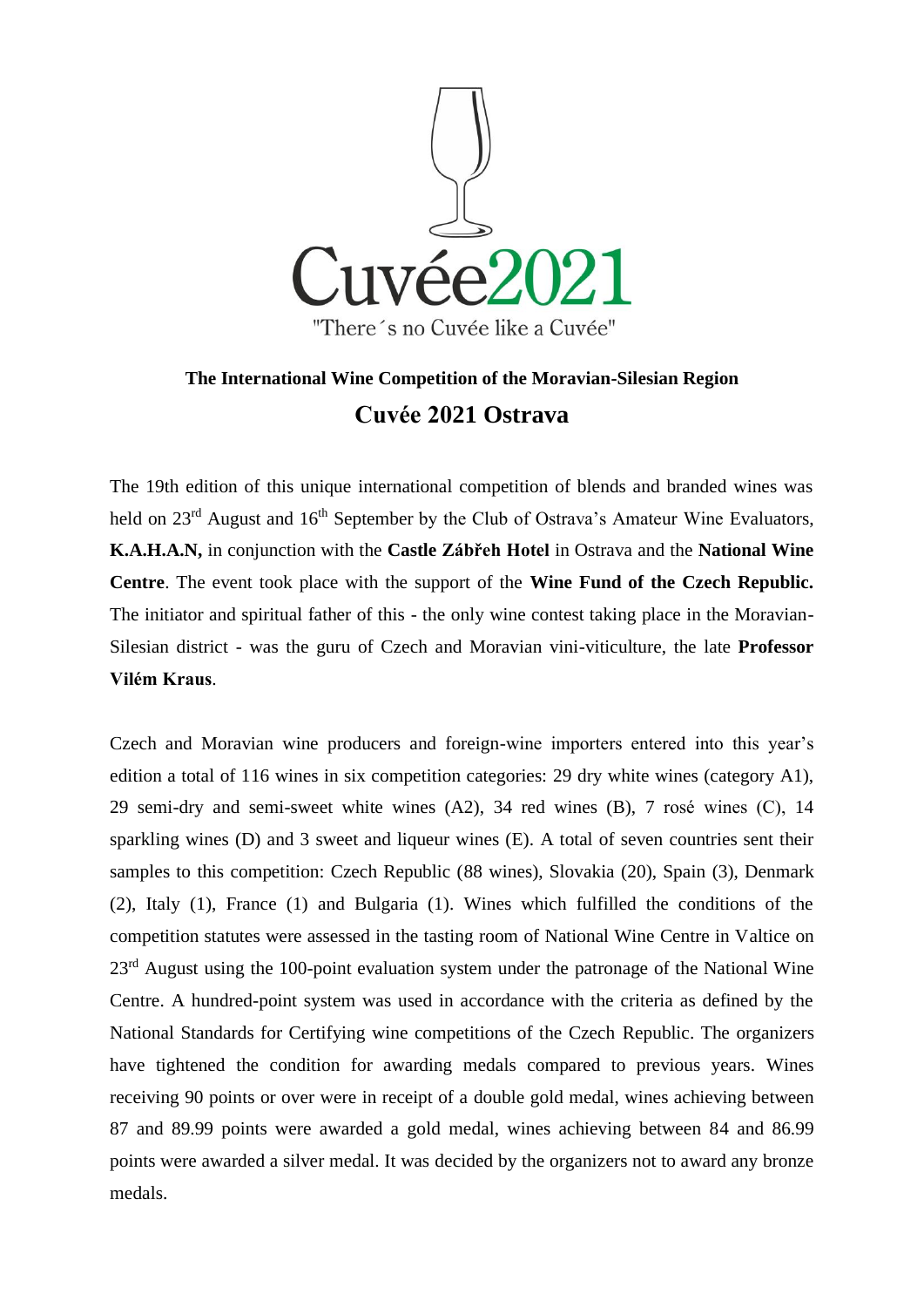A trio of specialised committees under the direction of **Fedor Malík, Josef Valihrach** and **Michal Kumšta** awarded 4 double gold medals, 24 gold and 42 silver medals. Local Czech and Moravian wines were honoured with 4 double gold, 19 gold and 33 silver medals. Most successful among the foreign participants were wines emanating from Slovakia (2 gold, 5 silver), followed by Spain (1 gold, 2 silver), the vinously exotic nation of Denmark (1 gold, 1 silver), France (1 gold) and Bulgaria (1 silver).

The title of Champion in the category of dry white wines was awarded to cuvée of Pinot Blanc, Pinot Gris and Chardonnay **EGO No. 57 2020** *(Zámecké vinařství Bzenec, Czech Republic)* from the wine region of Moravia. The red-wine champion was **Blaye Côtes de Bordeaux Château Les Bertrands 2018** *(Château Les Bertrands, France; imported by Winaři.cz)* made from Merlot and Cabernet Sauvignon. The title of National Winner for the best-rated red wine of local provenance went to assemblage of Alibernet, Merlot and Malbec **Cuvée Grand Reserva 2018** *(Štěpán Maňák, Czech Republic)*. The winner in the merged category of semi-dry and semi-sweet white wines and the sweet and liqueur wines was **EGO No. 57 2019** *(Zámecké vinařství Bzenec, Czech Republic)* produced from the Pinot Blanc, Pinot Gris and Chardonnay. The victor in the Rosé and/or Blanc de Noirs category was coupage of Pinot Noir and Zweigelt **Element Ventus 2020** *(Vinař Jiří Uherek, Czech Republic)*. The winner in the sparkling-wine category was **Sekt 1876 Brut** *(Zámecké vinařství Bzenec, Czech Republic)*. The domestic producer *Zámecké vinařství Bzenec* has also received an award for the Best Overall Collection of Wines.

Champion titles were also handed out in the frame of **Cuvée Ostrava Wine Exhibition** at Castle Zábřeh Hotel on 16<sup>th</sup> September by the **Committee of the Lay Public**. These results permit wine producers and importers to compare the opinions of the specialists with those of wine aficionados. The Champions as chosen by the lay public were also the **EGO No. 57 2020** *(Zámecké vinařství Bzenec, Czech Republic)* and the Andalusian coupage of Tempranillo, Syrah, Merlot and Cabernet Sauvignon **Finca Sanguijuela Reserva 2013** *(Bodega F. Schatz, Spain)*. National winner was **Dvě tratě Cabernet Sauvignon / Merlot 2018** *(Vinařství Mikrosvín Mikulov, Czech Republic)*. The winners in the individual categories were **Cuvée Netrahi 2020** *(Vinařství Mezi Horami, Czech Republic)*, rosé **Element Ventus 2020** *(Vinař Jiří Uherek, Czech Republic)* and **Sekt 1876 Brut** *(Zámecké vinařství Bzenec, Czech Republic)*.